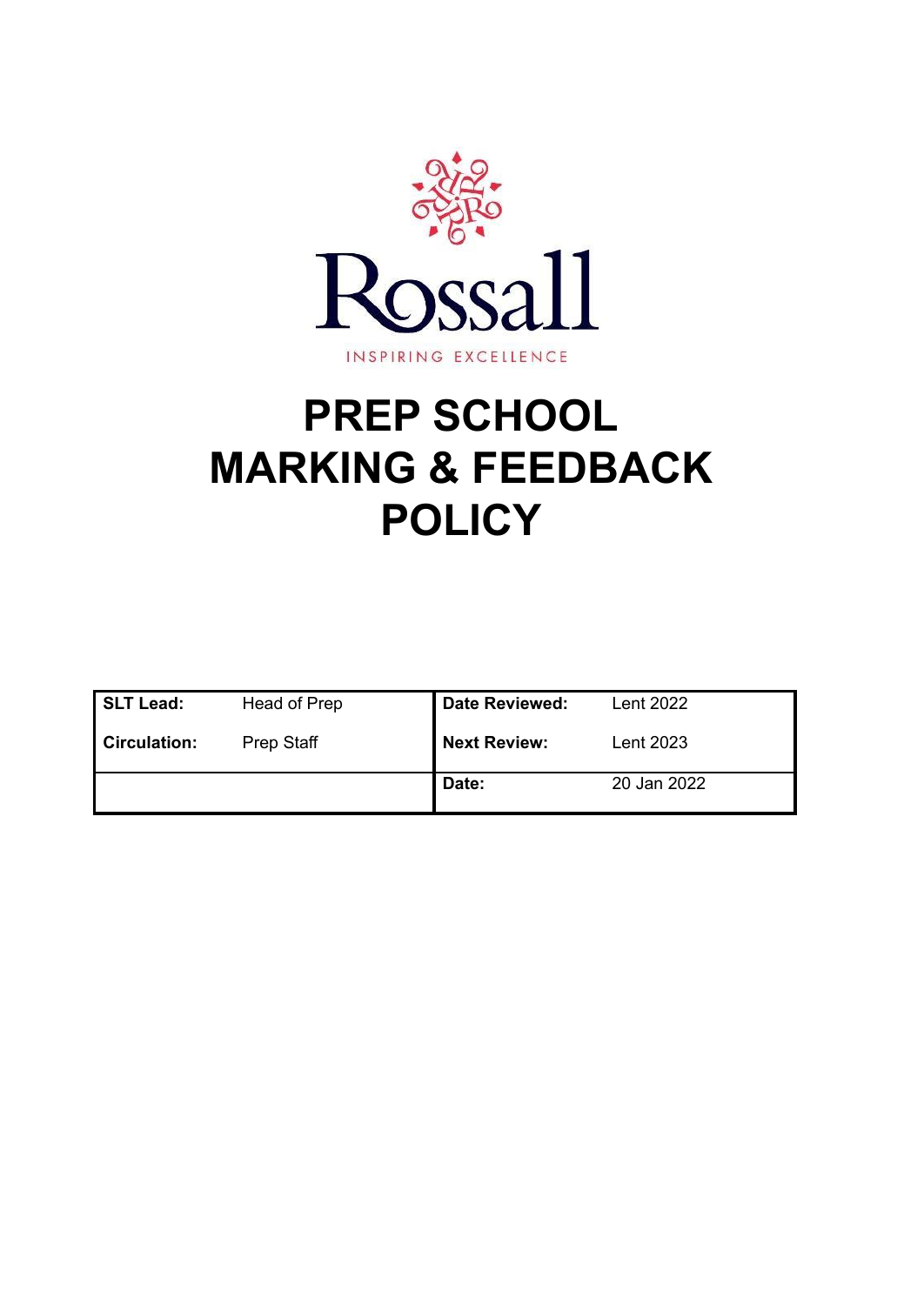# **GUIDANCE ON MARKING & FEEDBACK**

**Marking** is the process by which teachers assess pupils' performance in their work in order to make judgments about their learning. It is not expected that all individual pieces of work will be marked, graded or given a numerical score. It is expected that pupil work will be carefully assessed by the teacher in order to provide **feedback** that is *meaningful, manageable and motivational.*

Marking/feedback serves two primary purposes:

- 1. Pupils **read and act** on feedback given in order to make progress over time
- 2. To **inform future planning** and teaching

# **TEACHING/LEARNING SUPPORT ASSISTANTS**

- **TAs and LSAs should only mark work produced by their group of pupils and this should only be done within the session to give immediate feedback** - **any marking is low level and the teacher still has full oversight and responsibility for marking and feedback**
- The TA or HLTA should liaise with the class teacher regarding progress made and any issues arising from any learning. It is not the role of the TA/HLTA/LSA to complete any other marking for the teacher

# **PRESENTATION OF WORK: GUIDANCE FOR PUPILS**

#### **All presentation should be:**

- **●** Neat and legible age appropriate
- **●** Completed with a sharp pencil or handwriting pen
- **●** Show the full date, objective and where written, should be underlined with a ruler and pencil (AREs to be included in work book)
- **●** Crossed out using a pencil and a ruler if a mistake is made

# **MARKING & FEEDBACK**

# **Marking and feedback should:**

- **●** Clearly indicate as to whether the work overall was EM (Emerging \* (working towards), EXP (Expected \*\* (working at)) or EXC (Exceeding \*\*\* (greater depth))
- Be marked in a timely fashion allowing pupils to reflect on comments
- Completed by the teacher/teaching assistant and/or pupils (as appropriate)
- Be positive, motivating and constructive
- Form part of target setting and support pupil self-assessment (as appropriate)
- Be accessible and inclusive
- Linked/related to the Learning Objective.
- Be acknowledged/responded to by the children (where appropriate)

# **MARKING CODES FOR PRE-PREP & PREP**

#### **Pre-Prep:**

|       | Emerging (Working towards) |
|-------|----------------------------|
| $***$ | Expected (Working at)      |
| ***   | Exceeding (Greater depth)  |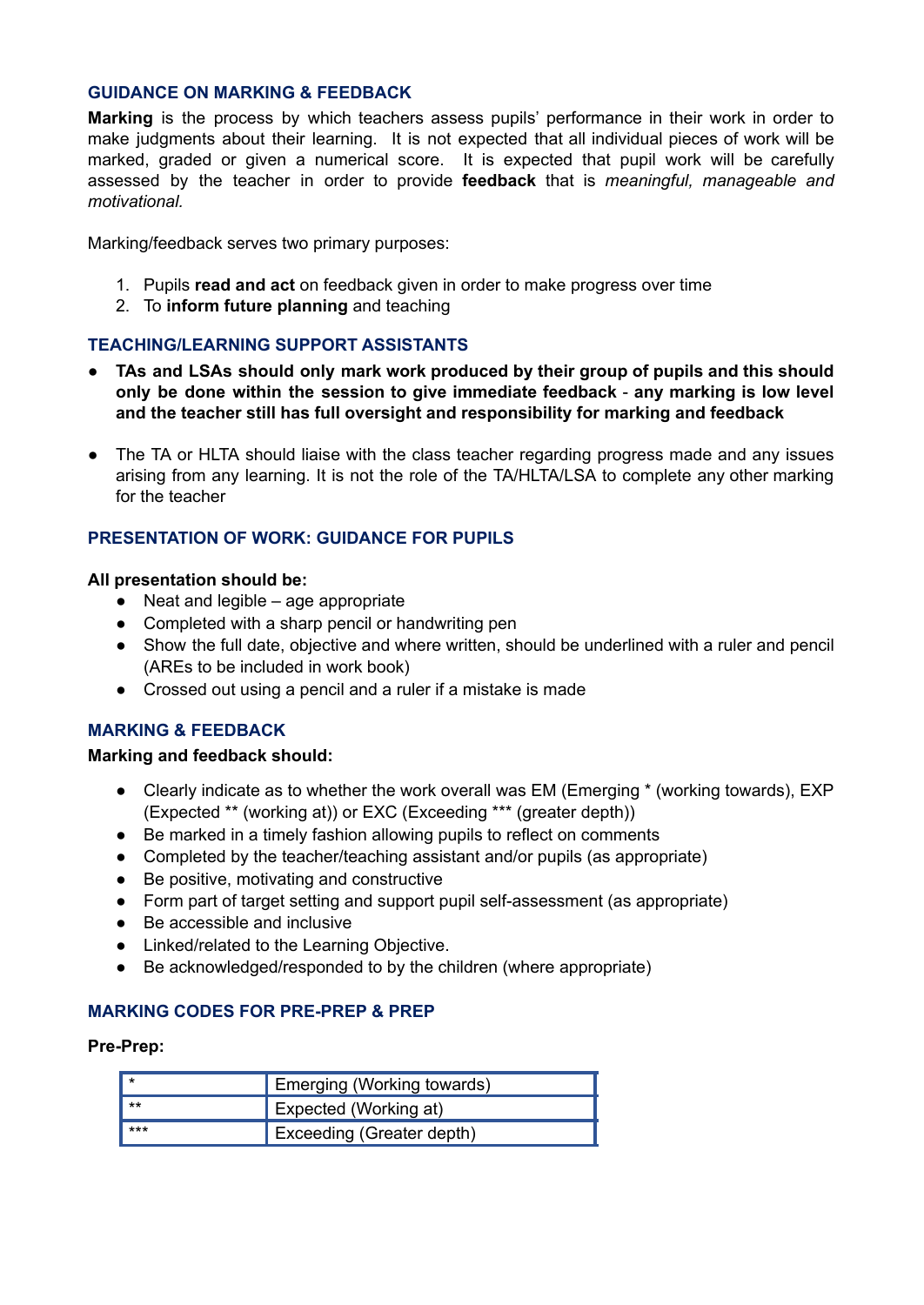# **Pedagogy Stamps:**

Due to the age of the children in Pre-Prep, verbal feedback is given with each activity and reflective feedback will be given in the form of a pedagogy stamp: these are visual for the children and support familiarisation with expectations.

- The stamps are to help children to understand their next steps
- The stamps will allow children to correct:
	- o Capital Letters
	- o Spelling/ Phonic Errors
	- o Finger Spaces
	- o Letter Formation
	- o Descenders/Ascenders in handwriting
	- o Full Stops
	- o Punctuation Errors

# **Prep:**

| ÷                                                         | Emerging (Working towards)        |
|-----------------------------------------------------------|-----------------------------------|
| $***$                                                     | Expected (Working at)             |
| ***                                                       | Exceeding (Greater depth)         |
| R&I                                                       | Review & Improve                  |
| Sp                                                        | Spelling                          |
| Spx3                                                      | Copy out spelling 3 times (max 5) |
| P                                                         | Punctuation                       |
| Λ                                                         | Missing word                      |
| <b>VOC</b>                                                | Choose a better word              |
| $\mathcal{U}% _{M_{1},M_{2}}^{\alpha,\beta}(\varepsilon)$ | New paragraph                     |
| $\overline{?}$                                            | Cannot understand                 |
| <b>VF</b>                                                 | <b>Verbal Feedback</b>            |
| $\mathsf{C}$                                              | Correction                        |
| <b>NT</b>                                                 | <b>Next Time</b>                  |
| M                                                         | Mastery                           |

# **All marking should consist of:**

- 1. A positive comment about the work or activity in some way
- 2. A comment referring to the objective/ARE or particular focus for that piece of work and where appropriate refer to the success criteria

Where appropriate, comments may require a response from the child immediately or action next time.

- R&I = *Response* required now such as a question the child needs to respond to or an *instruction.*
- NT = A clear target the pupil needs to work on either to correct the piece or make sure they act on next time.

All work should be acknowledged, with a minimum of 75% of work to be marked with points 1 and 2 above and the age appropriate marking code.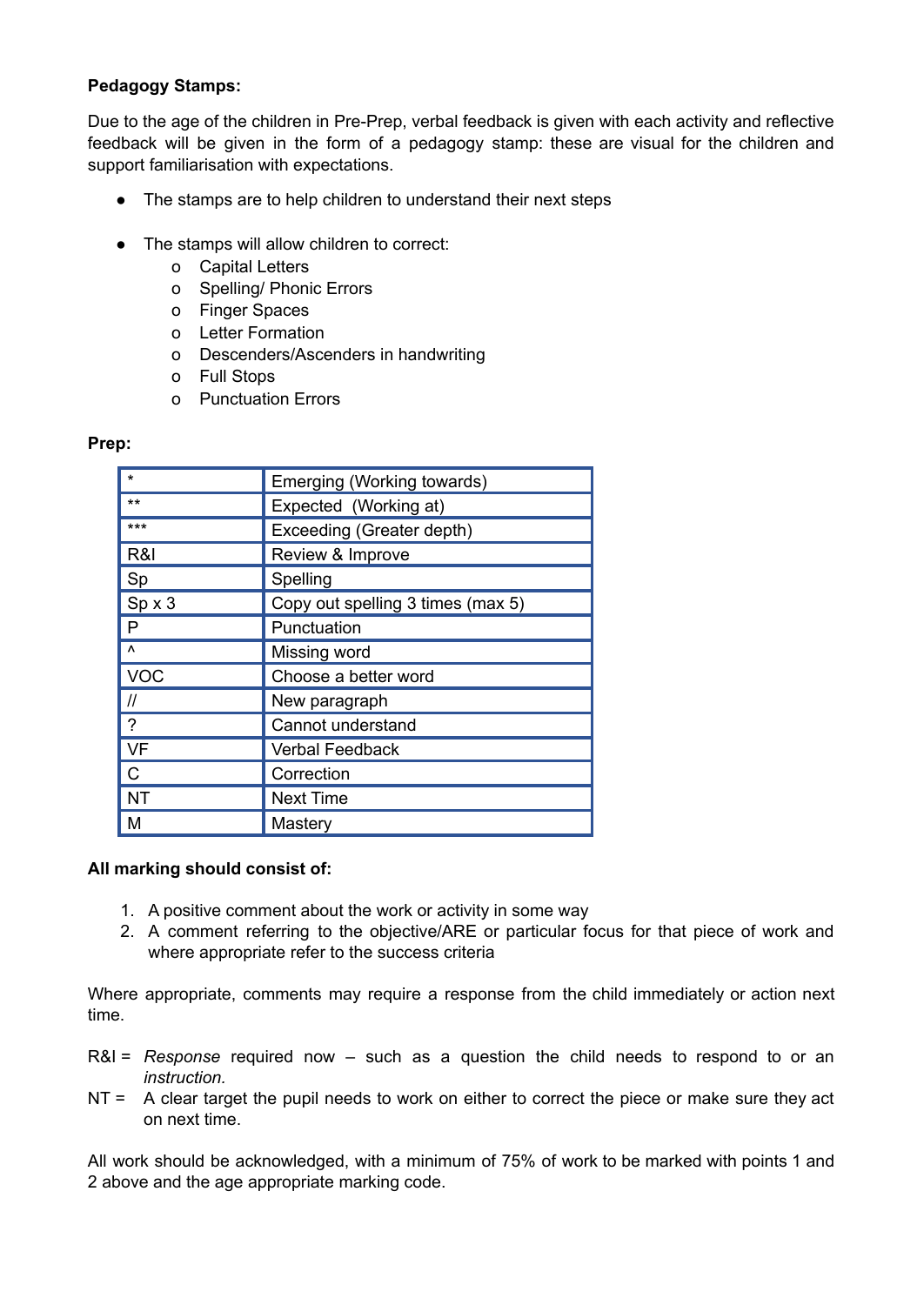# **Marking and Feedback in English and Topic:**

# Marking Guidelines

When marking work in books, comments should attempt to move pupils on. The end of the milestone or end of year expectations (Ros Wilson Criterion) should be used to establish the next steps for the pupil in conjunction with the statutory requirements of the National Curriculum.

# Evidence

English Books and Humanities books should include genres of writing with appropriate marking ladders. A writing portfolio will be collated evidencing a range of fiction and non-fiction writing.

The Criterion appropriate to the pupil's ability should be in the front of each English and Topic book. As the pupil demonstrates a clear understanding achieving the criterion this should be (ticked off) as evidenced and used appropriately for target setting with the pupil. When the pupil has met the Criterion the next Level should be used.

#### Class Marking

When marking English- based work in foundation subject class books, marking should be against the objectives/AREs. Foundation work in books should be given a 'next time' target relating to the objective/ARE. The marking code should be used to correct any spelling and grammar mistakes as appropriate.

#### Children editing their own work

This should be evident in books. Editing should be carried out in a number of ways; in response to teacher comments or marking, as a result of reviewing work against success criteria or through peer marking. Editing is not to be completed for every piece of writing. It is a teacher's judgement as to which pieces of work need editing, falling in line with guidelines above. However, editing must be completed for summative writing. Editing should be completed in a different colour.

# **Marking and Feedback in Mathematics:**

Teachers are expected to adhere to the school's marking policy when marking, referring to the presentation guidelines set out in this policy and marking codes. AREs should be in each pupil's book and edited on an ongoing basis throughout the year.

Formative assessment that supports pupil learning is built into lesson design. This includes well-structured classroom activities involving conceptual and procedural variation, regular opportunities for discussion of answers and strategies and interaction and dialogue focusing in particular on key ideas and concepts (including misconceptions) and effective, efficient strategies of working mathematically.

# Marking guidelines

It is important to distinguish between slips and errors that show a lack of understanding:

- for slips, it is often enough to simply indicate where each slip occurs, particularly when pupils are encouraged to correct them;
- If errors demonstrate lack of understanding, the teacher may decide to take different courses of action;
- where one or two pupils are making the same mistake, the teacher addresses this as soon as possible;
- where an error is made by several pupils, working further with this group or using the opportunity to address the difficulty with the whole class is advised

Pupils should also learn to mark their own/peer work. Part of this responsibility is to identify for themselves the facts and strategies they know well and those which they find harder and need to continue to work on.